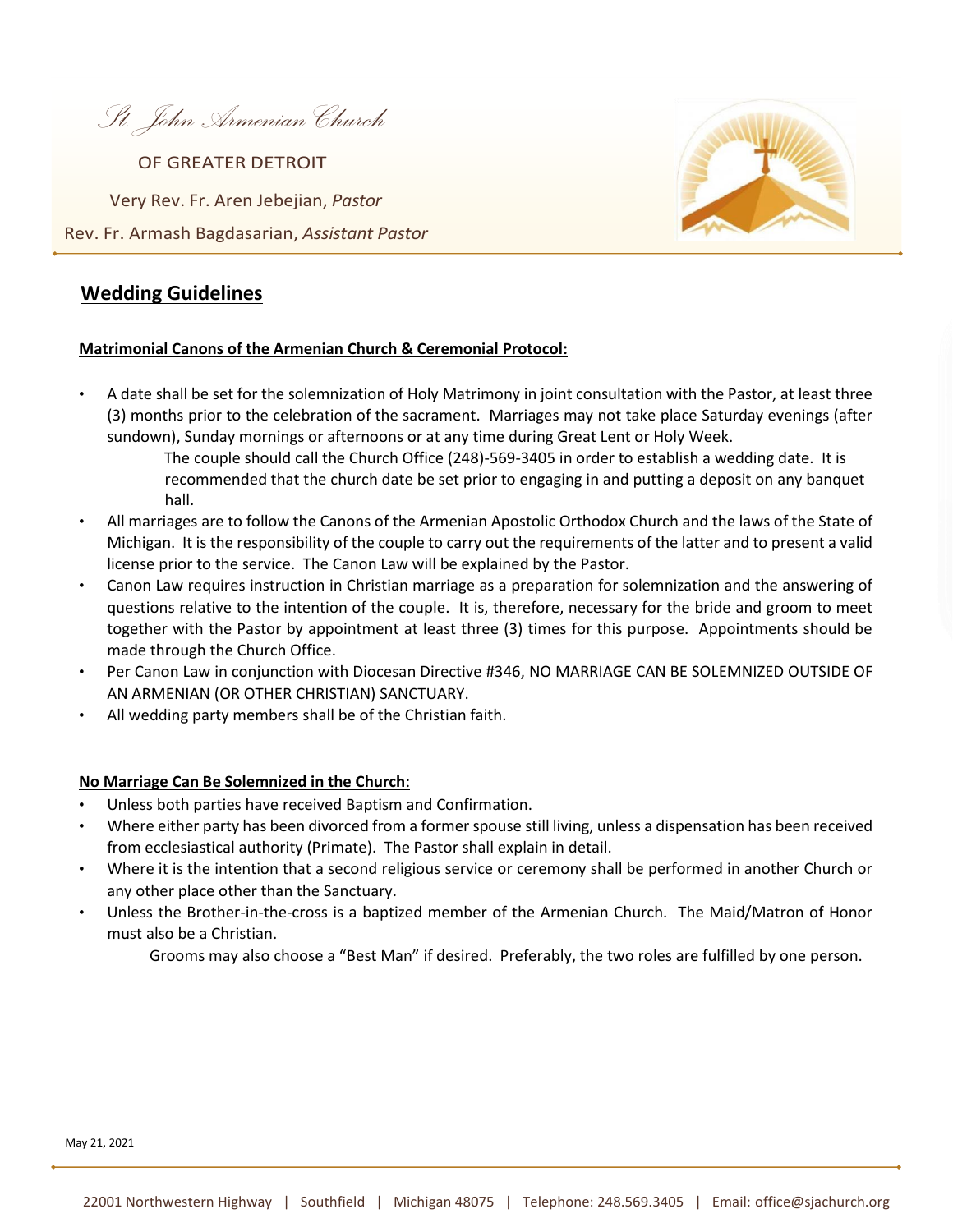### **Clergy:**

According to the protocol of the Armenian Apostolic Orthodox Church:

The Pastor is the one to invite any and all guest clergy. If the guest priest is a member of the Armenian Church, he may be invited to perform the service. In addition, to an Armenian priest, clergymen of a different religious tradition may be invited provided he meets certain requirements. According to the Canons and Armenian traditions, the Pastor will assign to him those portions he deems appropriate. Any priest of a different denomination is an invited guest and not a concelebrant.

*Note: It should not be expected the Pastor or any clergymen be in attendance at the reception past 10:00 p.m.* 

#### **Items of Importance:**

- According to the Canons of the Church, brides must have their heads covered and their face should be veiled. Brides are presenting themselves in front of the Almighty and should, out of respect for the Holy Sanctuary, be mindful to not have open shoulders or "plunging necklines." The same is true for the bridesmaids.
- A wedding is a sacrament of the Armenian Church and is a public service. No person may be excluded from the church service, except where the invitation to the ceremony itself is issued.
- If the Pastor and/or other officiating clergyman are to be invited to the wedding reception, an invitation should be sent to the church address.

#### **Rehearsals**

Rehearsals shall be arranged by appointment with the Pastor. Since the Solemnization is a religious service; the Pastor shall have charge of the rehearsals and procedure of ceremony. The couple may present any special requests to the Pastor. It is required that the bridal party be on time for the rehearsal as well as the day of the wedding.

#### **Music**

Only music appropriate to the solemnity of the Canon of Holy Matrimony may be played during the ceremony. An appropriate list of Armenian Church music may be provided by the Pastor. Soloists and musicians perform at the Pastor's discretion. All music must be approved by the Pastor.

#### **Decorations**

- Requests for adorning the church with flowers, lighting, and other appointments must be approved by the Pastor and/or his designated delegate.
- No furniture or furnishings may be removed from its respective places.
- Flowers, plants and candles may be placed on the floor of the sanctuary and chancel, in stands or other fit receptacles in such manner as not to obscure the Holy Altar.
- Flowers may adorn the altar in a place designated by the Pastor.
- Decorations may NOT be nailed or screwed to the furnishings or attached in any manner likely to damage church furniture and/or to be a fire hazard.
- Decorations which do not comply with the above will be removed prior to the service.

*Note: The wedding party is responsible to inform their decorator or florist of the above parameters and guidelines.*